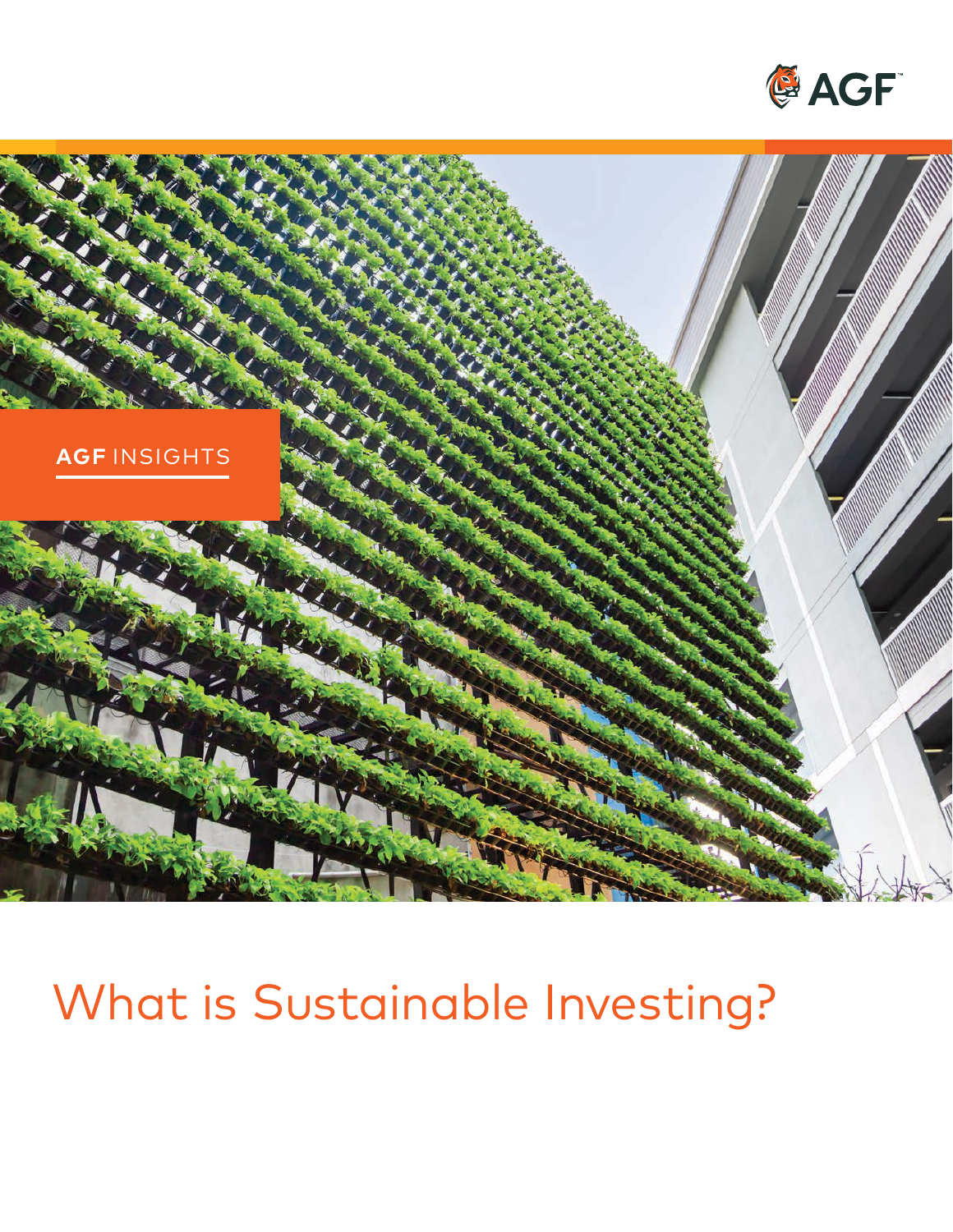#### **AGF** INSIGHTS

What began as a niche desire by investors to put their money where their heart is, has matured into growing agreement that the integration of environmental, social and governance (ESG) factors into investment strategies can improve the planet and social outcomes, while importantly driving long-term value for shareholders.

**Sustainable investing or responsible investing refers to investment strategies that consider ESG issues as part of the investment decision-making process. In contrast, traditional investment strategies have limited or no focus on incorporating ESG factors into the investment process.** 

#### **Examples of environmental, social and governance factors include:**



Interest in responsible or sustainable investing has increased substantially over the last decade around the world and across all audiences, from individual, retail investors to the largest institutions. Global responsible investment strategy assets now total approximately \$31 trillion USD, an increase of 34% since 20161 .

1 "2018 Global Sustainable Investment Review," Global Sustainable Investment Alliance.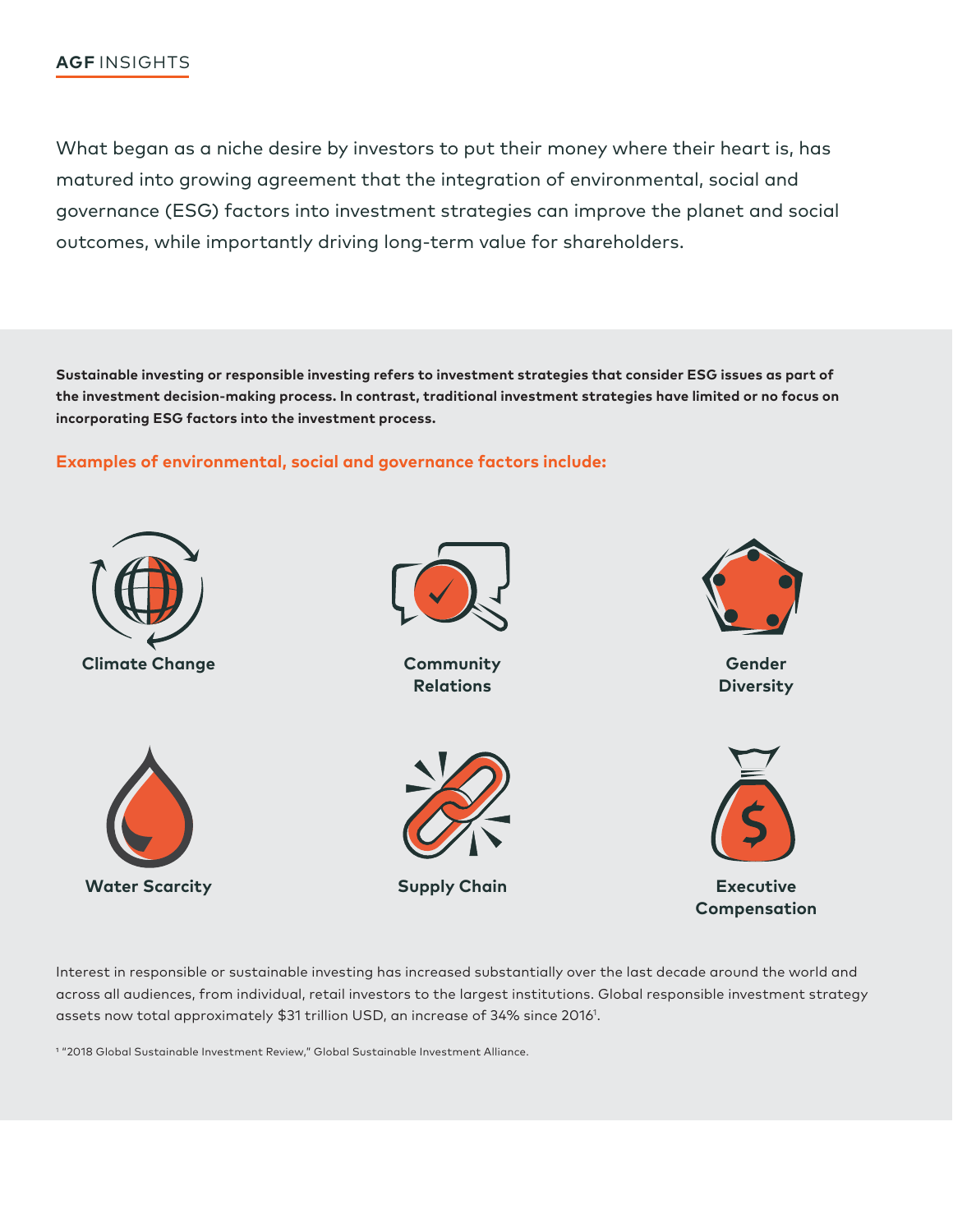## **A number of factors contributed to the rapid Number of Incidents of Drawdowns growth of assets including:** <sup>7</sup>

- A greater public interest in ESG issues
- A greater understanding of the connection between  $\ddot{\tilde{\xi}}^{4}$ A greater public interest in ESG issues<br>
A greater understanding of the connection between<br>
different sustainable approaches, objectives and<br>  $\frac{3}{2}$ <br>  $\frac{3}{2}$ <br>  $\frac{3}{2}$ <br>  $\frac{3}{2}$ performance <sup>2</sup>

The United Nations-supported Principles for Responsible <sup>0</sup> Investment, an international network of asset managers representing some US\$80-trillion worth of investment, has helped lend credibility to the merits of these investment approaches, bringing awareness and educating investors Source: MSCI World Index, January 2007 to May 2017. Note: MSCI uses a



In response to the increasing interest, investment management teams, strategies and products have rapidly evolved, as have the data and tools available to  $40\%$ evaluate these functions. A wide spectrum of approaches 30% and products has developed ranging from mainstream 20% investment management teams beginning to consider ESG 10% **10%** issues to highly specialized impact strategies.

Recently, research has validated the spectrum of approaches, demonstrating that sustainable investing approaches can not only support but also provide added value to traditional objectives.

The consideration of environmental, social and governance factors have shown to help reduce exposure to risks and mitigate drawdowns in a portfolio. In research done by MSCI, when ranking the MSCI World Index by ESG score, the bottom 20% of ESG stocks experienced drawdowns three times more often than the top 20% of stocks.



on the importance of considering E, S and G factors.<br>MSCI reports the number of stocks that realized a more than 95% cumulative loss over the next three years, taking the price at month end as Assets under management (US\$ trillion) Nº Signatories the reference point for the return calculation. Thus, the last data point is 2750 from May 2014, you cannot invest directly into an index.

> 2250 As well, research has also demonstrated a relationship  $\frac{1}{1750}$  between a company's ESG score and financial 1500 performance. A meta-analysis of over 2,000 empirical  $\frac{1250}{1000}$  studies over the last 50 years, found that research had <sup>750</sup> demonstrated a positive correlation between a company's  $\frac{1}{250}$  ESG performance and corporate financial performance <sup>o</sup> 62% of the time<sup>2</sup>.



Source: Friede, Busch, Bassen as of December 2015

The rapid evolution of sustainable investing has however potentially led to a gap in general understanding, a blurring comparison of strategies with unique objectives and concerns related to 'greenwashing'.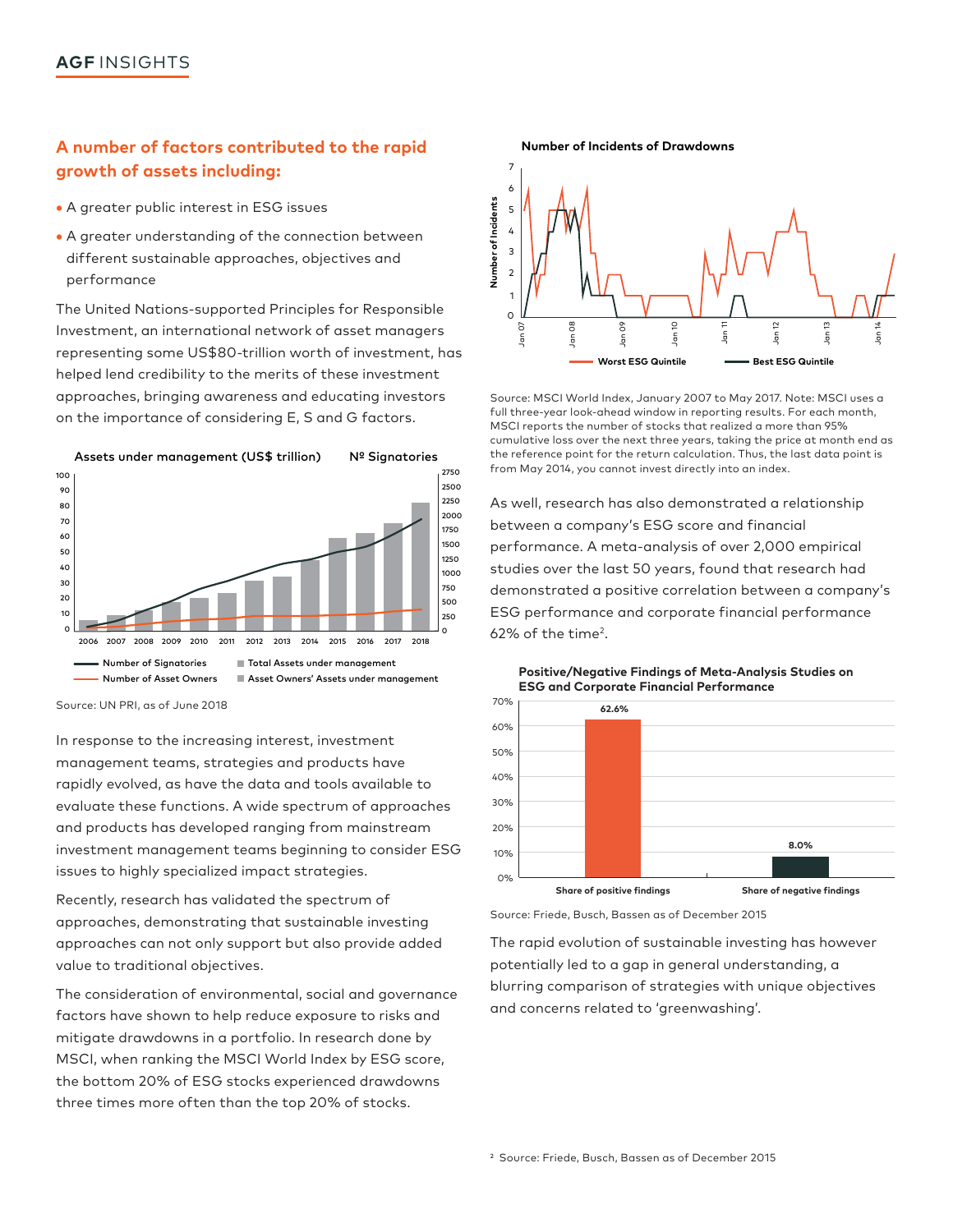## **Within sustainable investing there are a wide range of approaches with significant differences in investment objective and purpose:**

|                       | <b>Exclusionary</b><br><b>Screening</b>                                                                                                                                                                                                                                 | <b>ESG Factor</b><br>Integration                                                                                                                                                                                                                                                  | Shareholder<br>Engagement                                                                                                                                                                                                                                                  |                                                                                                                                                                                                                                                                                                                                 |                                                                                                                                                                                                                                                             |
|-----------------------|-------------------------------------------------------------------------------------------------------------------------------------------------------------------------------------------------------------------------------------------------------------------------|-----------------------------------------------------------------------------------------------------------------------------------------------------------------------------------------------------------------------------------------------------------------------------------|----------------------------------------------------------------------------------------------------------------------------------------------------------------------------------------------------------------------------------------------------------------------------|---------------------------------------------------------------------------------------------------------------------------------------------------------------------------------------------------------------------------------------------------------------------------------------------------------------------------------|-------------------------------------------------------------------------------------------------------------------------------------------------------------------------------------------------------------------------------------------------------------|
| <b>Definition</b>     | Excludes companies,<br>sectors, or countries<br>based on ethical, moral or<br>religious beliefs.                                                                                                                                                                        | Combines ESG data.<br>research and analysis<br>together with traditional<br>financial analytics in the<br>investment decision-<br>making process.<br>May not explicitly exclude<br>investment in undesirable<br>countries, companies, etc.                                        | Uses the power of<br>shareholders and<br>stakeholders to directly<br>or indirectly influence<br>corporate behavior.                                                                                                                                                        | Invests in sustainable<br>businesses that are<br>related to and likely to<br>benefit from specific<br>impact themes (e.g.,<br>energy efficiency, green<br>infrastructure, clean fuels,<br>low-carbon transportation<br>infrastructure, etc.)                                                                                    | Investments made into<br>companies, organizations,<br>and funds with an intent<br>to generate a measurable,<br>beneficial social and/or<br>environmental impact<br>alongside a financial return.                                                            |
| Purpose/<br>Objective | Eliminates exposure to<br>a group of securities<br>while generally pursuing<br>a traditional investment<br>objective (e.g., growth,<br>income, etc.)                                                                                                                    | Incorporates ESG risks into<br>analysis of all holdings, as a<br>component of financial risk<br>generally with two primary<br>objectives, to reduce risk<br>or improve performance<br>alongside pursuing a<br>traditional investment<br>objective (e.g., growth,<br>income, etc.) | Influence corporate<br>behaviour in order to move<br>forward an issue related<br>to environment, social or<br>governance initiatives.<br>Engagement and<br>shareholder activism may<br>or may not be incorporated<br>into a strategy's<br>investment objective.            | Provides investors exposure<br>to a specific theme, linked<br>to one or more issue<br>areas where social or<br>environmental need has<br>the opportunity to create<br>growth opportunities.                                                                                                                                     | Focus on generating a<br>measurable impact in one<br>or more issue areas where<br>social or environmental<br>need may require some<br>financial trade-off.                                                                                                  |
| Performance<br>Impact | Exclusionary screens can<br>have a smaller or more<br>significant impact on<br>performance relative to<br>a traditional strategy or<br>benchmark due to the<br>magnitude of exclusions<br>which can encompass<br>entire countries, sectors,<br>industries or companies. | Research has<br>demonstrated integration<br>has a positive impact on<br>long-term performance<br>due to the emphasis on<br>managing risks related<br>to ESG issues and their<br>potential impact on long-<br>term performance.                                                    | No direct performance<br>impact explicitly related to<br>engagement or shareholder<br>action however may have<br>an indirect, positive impact<br>due to actions individual<br>companies may take in<br>response to engagement<br>in managing long-term<br><b>ESG</b> risks | <b>Expectation that</b><br>performance will align<br>with or exceed the broad<br>performance of companies<br>in the industries isolated.<br>Performance may differ<br>significantly from broad<br>benchmarks due to the<br>more narrow focus.<br>Additional performance<br>measurements related to<br>impact may be introduced. | Strategies are generally<br>measured by the specific<br>impact of the portfolio<br>aligning to its' objective.<br>Traditional performance<br>measurements are often<br>secondary or may even be<br>irrelevant to impact-first or<br>100% impact strategies. |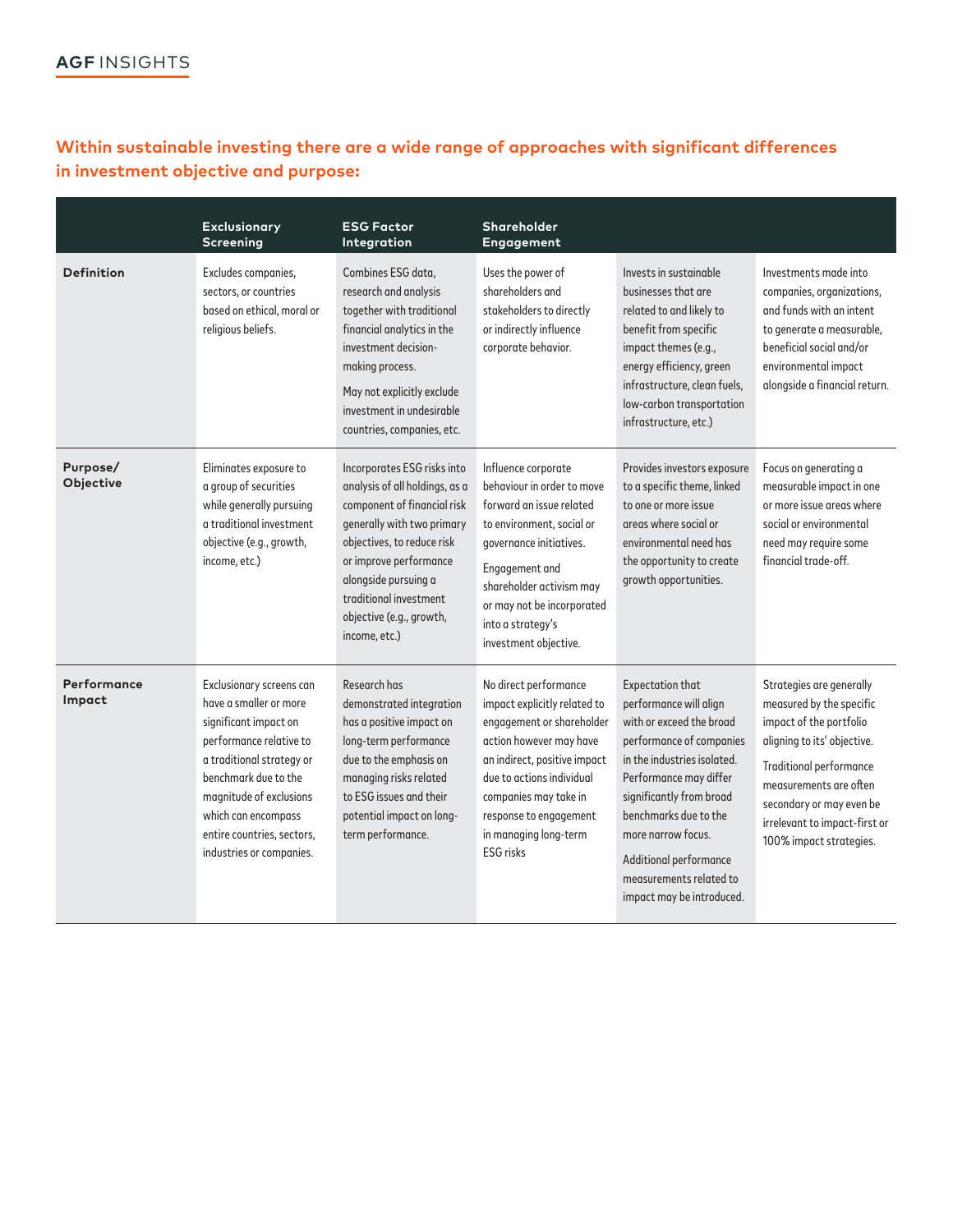## **When determining the type of investment approach to consider, investors should attempt to clearly define their objective.**

#### **Objectives can range from:**

1. a belief that select ESG factors may materially impact the value of the security owned and thus warrant consideration; 2. an investor looking to satisfy values preferences, necessitating the exclusion of investments that do not align; 3. an investor looking to create a meaningful impact towards a beneficial environmental, social or governance change.

| <b>Sustainable</b><br><b>Investing Approach</b> | <b>Exclusionary</b><br><b>Screening</b>                                                                     | <b>ESG Factor</b><br>Integration                                                                                                                                                                                                             | Shareholder<br>Engagement                                                                                  | <b>Thematic Investing</b>                                                                                | <b>Impact Investing</b>                                                                                                                                                          |
|-------------------------------------------------|-------------------------------------------------------------------------------------------------------------|----------------------------------------------------------------------------------------------------------------------------------------------------------------------------------------------------------------------------------------------|------------------------------------------------------------------------------------------------------------|----------------------------------------------------------------------------------------------------------|----------------------------------------------------------------------------------------------------------------------------------------------------------------------------------|
| <b>Investor Profile</b>                         | Suitable for investors who<br>have expressly stated a<br>need or desire to take an<br>exclusionary approach | Appeals to and is well suited<br>for investors who aim to<br>achieve the expressed<br>investment objective and<br>also investors expressly<br>interested in considering<br>environmental, social and<br>governance factors when<br>investing | Appeals to and is well suited<br>for investors who aim to<br>achieve the expressed<br>investment objective | Suitable for any investor<br>aiming to gain exposure to<br>the growth potential of a<br>particular theme | Suitable for investors aiming<br>to generate a measurable,<br>beneficial social and/or<br>environmental impact that<br>aligns with their ethics<br>alongside a financial return. |

| Who should consider these different approaches? |
|-------------------------------------------------|
|-------------------------------------------------|

Within each sub-set of approaches, the challenge of comparing managers and strategies to each other remains a significant hurdle. Although frameworks are being established to allow potential investors to more easily evaluate the merits of each investment management team and the results of their approach, further work needs to be done to broaden the measurement of results from traditional performance measures to include results related to sustainability objectives.

For example, a major challenge to measuring the environmental impact of a portfolio remains that the data is reported differently by many companies, even within the same sector, and its robustness can be questioned given the lack of third-party validation. Reporting on a single-factor, such as carbon emissions, is more common, however, other important factors like water use, land management and toxic emissions are less prevalent, limiting an overall sense of the company's environmental footprint.

Asset managers who wish to attain more information on a company's ESG policies can engage ESG ratings agencies to assess them and assign an ESG score. While these assessments do make it easier to compare similar companies, the rating agencies acknowledge that the process has flaws. ESG scores are only as good as the data and methodologies used to determine them and often rely on non-standard, self-reported data.

Significantly more work can be done by asset managers to encourage the companies that they invest in to consider and report on ESG issues, and also to provide more information on their own sustainable investing approach and the research they use to make decisions.

At the forefront of the sustainable investing movement, to encourage better corporate disclosure, European authorities have introduced a set of proposals, "The Action Plan on Financing Sustainable Growth"<sup>3</sup> aiming, amongst other initiatives, to set standards for transparency when

3 [http://europa.eu/rapid/press-release\\_MEMO-18-3730\\_en.htm](http://europa.eu/rapid/press-release_MEMO-18-3730_en.htm)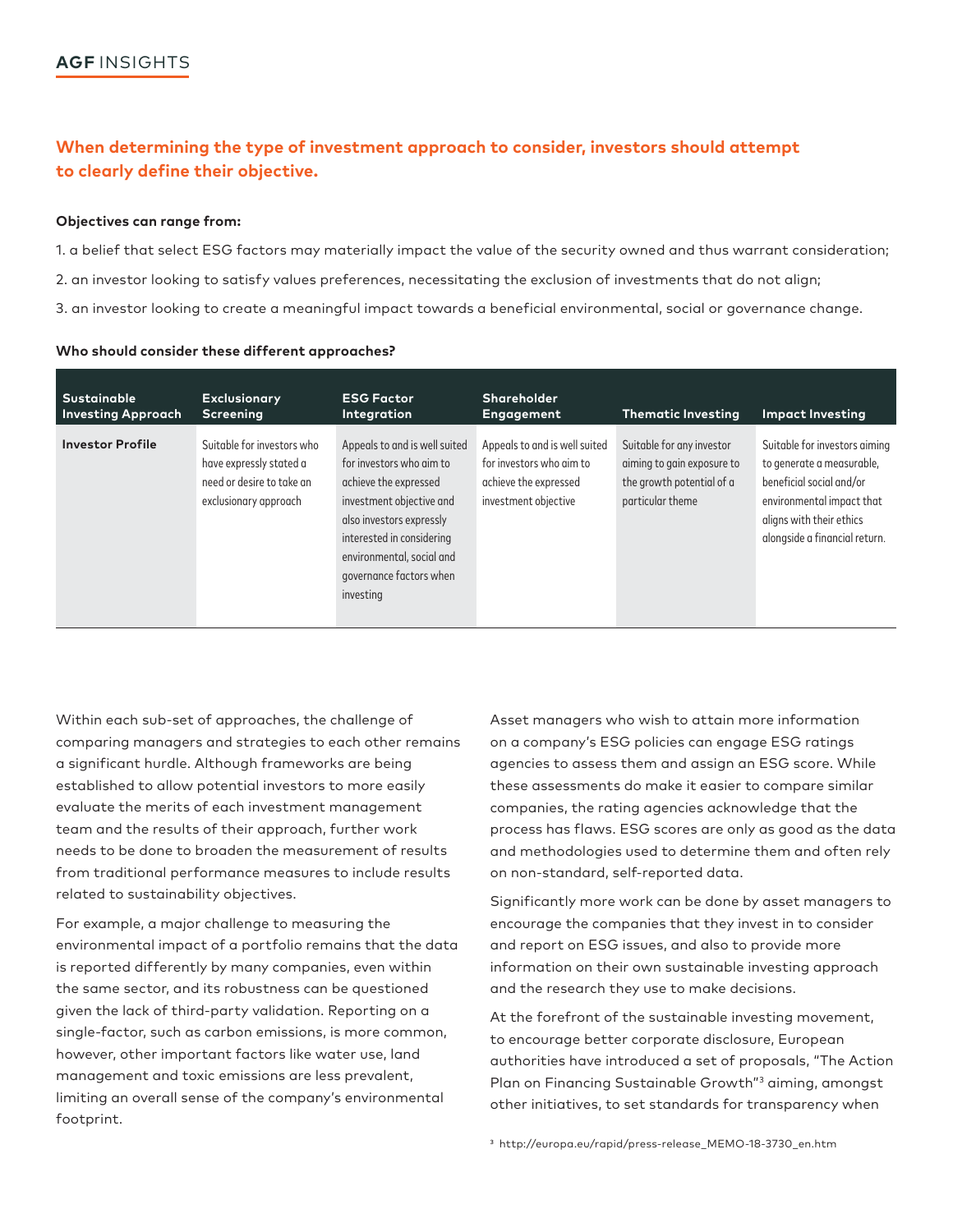#### **AGF** INSIGHTS

asset managers market products as "sustainable" or "green" to ensure comparability between products and discourage misleading claims.

#### **Specifically, the proposals aim to:4**

- • Provide clarity by creating an EU-wide classification system to provide businesses and investors with a common language to identify what degree economic activities can be considered environmentally-sustainable.
- • Ensure that asset managers, institutional investors, insurance distributors and investment advisors include environmental, social and governance (ESG) factors in their investment decisions and advisory processes as part of their duty to act in the best interest of investors or beneficiaries.
- • Further, asset managers and institutional investors who claim to pursue sustainability objectives would have to disclose how their investments are aligned with those objectives. This means greater transparency towards end-investors, ensuring comparability between products and discouraging 'green-washing' or misleading information.
- • Ensure that investment firms and insurance distributors integrate sustainability preferences into their suitability tests when offering advice to investors and that the products offered meet their clients' needs.

4 [http://europa.eu/rapid/press-release\\_MEMO-18-3730\\_en.htm](http://europa.eu/rapid/press-release_MEMO-18-3730_en.htm) 

While Canada and the US have not yet followed the lead of Europe in pursuing explicit policy guidance, asset managers operating across all of these jurisdictions are beginning to align disclosure and increase transparency with the more stringent proposals of European regulators.

Regardless of jurisdiction, asset managers can clearly articulate the goal of their investment approach within the context of the broader sustainable investing spectrum and further work to educate investors to ensure a clear understanding of the vast differences between each approach and its intended outcome. Initiatives, such as those underway by European regulators, are major steps forward to providing the framework for greater understanding and standardization within the now wellestablished sustainable investing landscape.